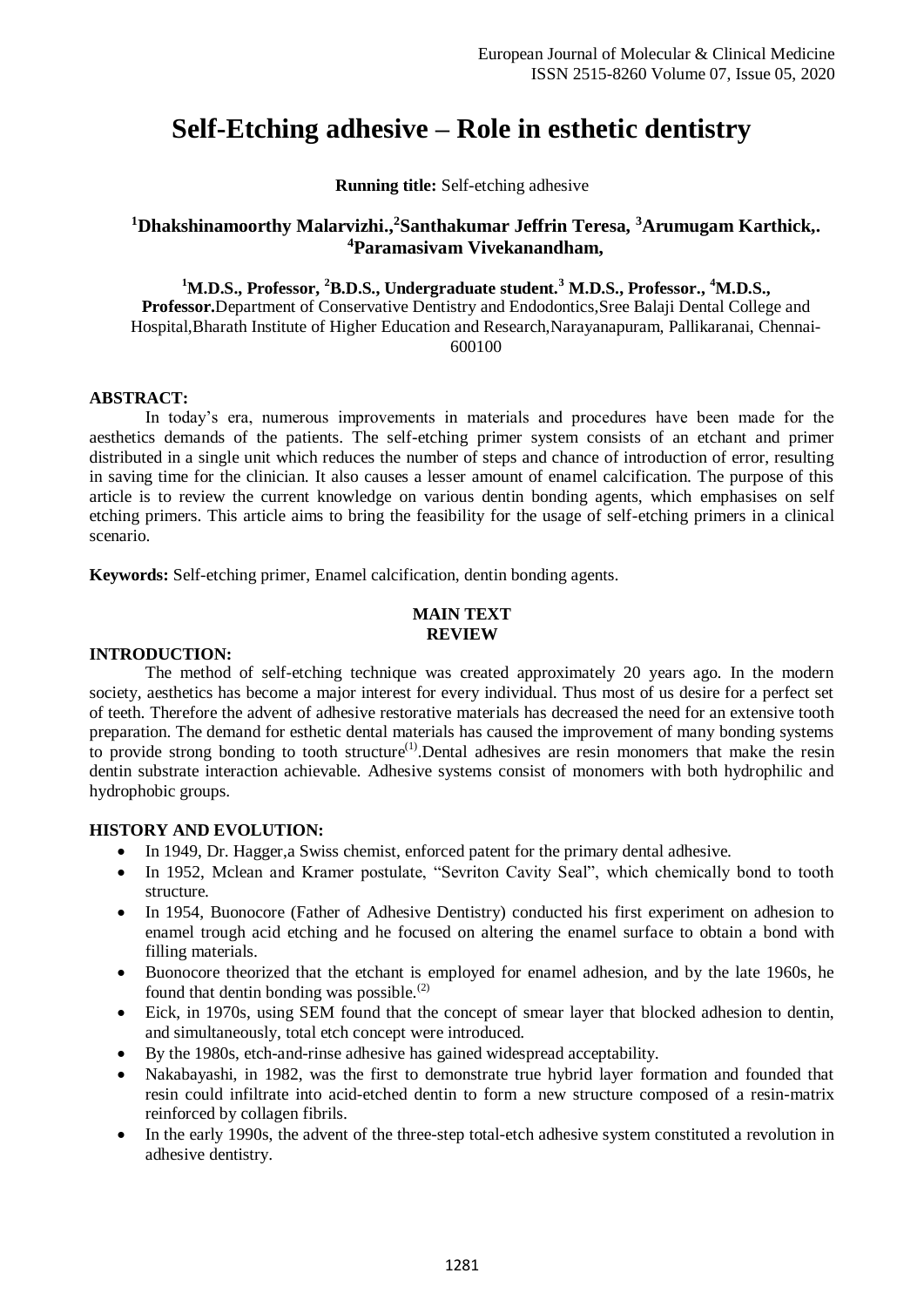• In the late 1990s two-step total-etch adhesive and two-step self-etch adhesive systems were introduced.

# **NEED FOR ADHESIVE DENTISTRY:**

- 1. Reduces elimination of sound tooth structure, so maintenance of the tooth structure occurs.
- 2. Reduces micro leakage at the tooth restoration interface.
- 3. Decreases post-operative sensitivity, marginal staining and recurrent caries.
- 4. Adhesive restorations transmit and distribute higher functional stresses through the bonding interface to the tooth.
- 5. Minimises the chance of cuspal fracture and has the capacity to enhance the weakened tooth structure.
- 6. Adhesive approach has expanded the horizon of Esthetic Restorative Dentistry.

# **CLASSIFICATION:**

- **HISTORICAL STRATEGIES** 
	- $\triangleright$  First Generation (1965)
	- $\triangleright$  Second Generation (1978)
	- $\triangleright$  Third Generation (1984)
- CURRENT STRATEGIES
	- $\triangleright$  Etch & Rinse Adhesives
		- Three step Etch &Rinse Adhesive (Fourth Generation)
		- Two step Etch & Rinse Adhesive (Fifth Generation)
	- $\triangleright$  Self Etch Adhesives
		- Two component Self Etch Adhesive (Sixth Generation)
		- Single component One-step Self-Etch Adhesive (Seventh Generation)

# **SIXTH GENERATION - (Early 2000s):**



# **SELF ETCH ADHESIVE:**

They are described as "bonding systems" which dissolve the smear layer and create porosities underneath the dental substrates without a need for further conditioning agent (Eg: Phosphoric acid ) to be applied in a single step. Less technique sensitive.

Based on the acidity of self-etch primer and adhesives, they are categorized as:

 $STRONG - pH < 1$ 

INTERMEDIATELY STRONG – pH~1.5

 $MILD - pH -2$ 

ULTRAMILD –pH >2.5

STRONG SELF-ETCHING ADHESIVE at enamel shows good bonding performance<sup>(3)</sup> and at dentin it dissolves all the smear layer, but does not remove dissolved calcium phosphates because they seem to have low hydrolytic stability and non-stable chemical interaction with exposed collagen therefore weakening the interfacing surface integrity.<sup>(4)</sup>

INTERMEDIATELY STRONG SELF-ETCHING ADHESIVE shows characteristics of hybrid layer formation, with top layer demineralized and partially demineralized base.<sup>(5)</sup>

MILD SELF-ETCHING ADHESIVE on enamel is not efficient and it is improved by prior phosphoric acid etching and partially removes the smear layer, forming a thin hybrid layer. It has a greatest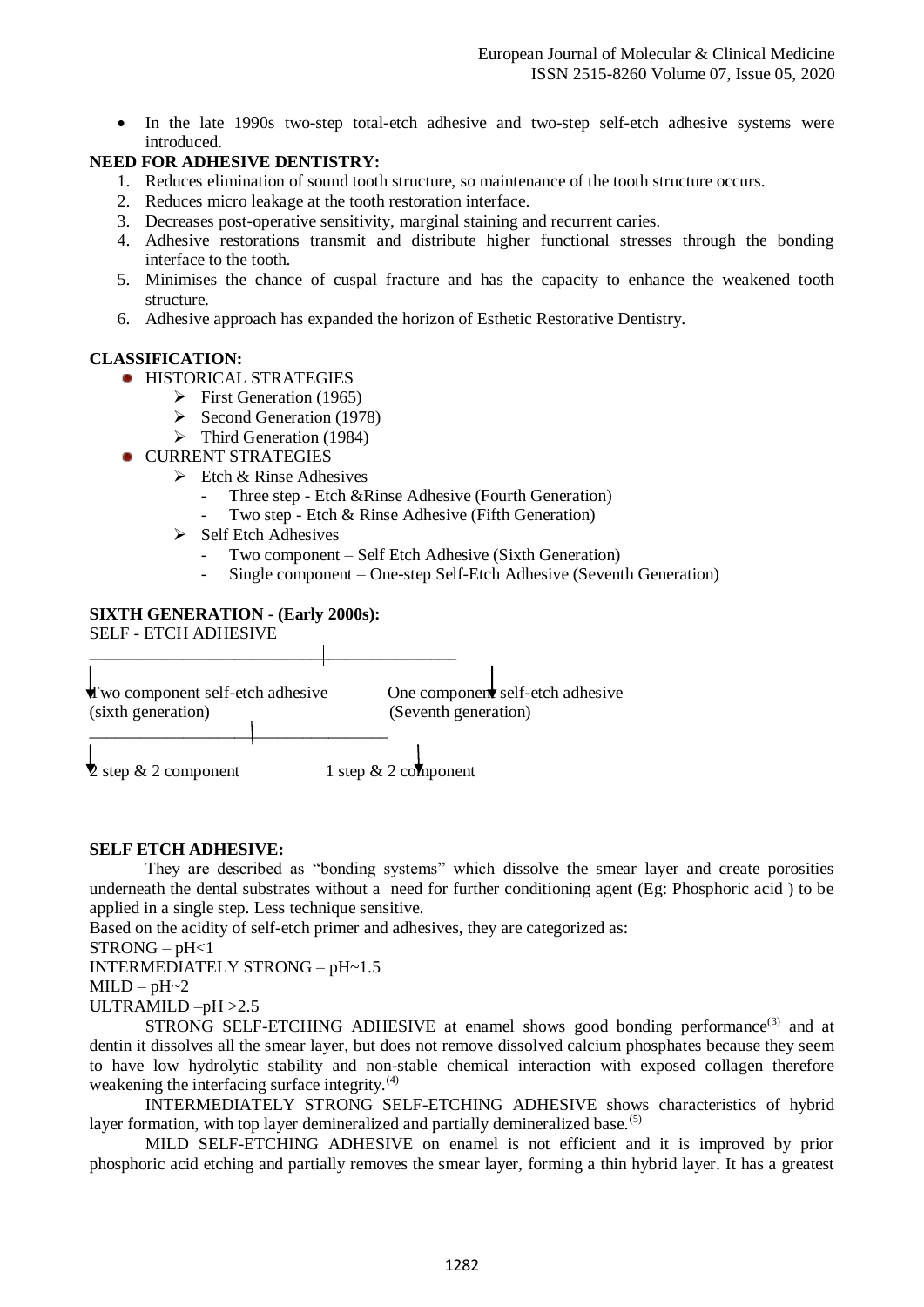advantage of leaving hydroxyapatite-crystals which reveal chemical bond with specific carboxylic group of functional monomers.

ULTRA-MILD SELF-ETCHING ADHESIVE exposes only superficially dentin collagen, producing a nanometer interaction zone.<sup>(6)</sup>

Laboratory tests mainly used to evaluate bonding performance of adhesives are Micro-tensile<sup>(6)</sup> and Micro-shear bond strength tests.

# **CHARACTERISTICS AND PROPERTIES:**

Dental adhesives system has evolved to lessen the demand for decreased technique sensitivity, shorter clinical application time and less occurrence of post-operative sensitivity have made self-etch adhesives technique a promising approach. $(4,5)$ 

Self-etch adhesive systems are categorized based on the range of clinical application steps:

# **TWO STEP: TWO COMPONENTS SELF ETCH ADHESIVE**

They are also described as Non rinsing conditioners or self priming etchants. Include the usage of a hydrophilic etching primer combines with acidic monomers that concurrently etch and prime tooth substrate  $^{(8)}$  and after solvent evaporation, a layer of hydrophobic and bonding agent seal the dentin.<sup>(9)</sup> Manipulation is easy and show appropriate bond strength to dentin but not to enamel. Etching and rinsing is not required. Primer is applied first and then the adhesive. Studies have shown that two step self etch adhesives provide superior bonding than one step self-etch adhesive system. (10)

# **MECHANISM OF ACTION:**

These acidic primers contain phosphonated resin molecule that performs two functions:

- Etching and priming of enamel and dentin.
- Incorporating smear plugs into the resin tags.

#### **STEPS INVOLVED:**

STEP 1: Bottle 1- conditioner + primer application on the tooth surface. (Wait for 10 seconds and no need to rinse the substrate) STEP 2: Bottle 2- Adhesive application on the tooth surface. STEP 3: Light cure.

#### **BRAND NAMES:**

Clearfil SE Bond (Kuraray, Japan) Adhe SE (Ivoclar-Vivadent) Optibond Solo Plus Self- etch (Kerr corp)

# **ONE STEP: TWO COMPONENT-SELF-ETCH ADHESIVE:**

Consists of  $-$  Bottle 1 + Bottle 2 Bottle 1: conditioner + primer Bottle 2: Adhesive resin Both should be mixed prior to application on tooth surface

# **BRAND NAMES:**

Xeno111 (Dentsply), One up bond (Tokuyama), Prompt L bond (3M ESPE).

# **ONE STEP: SINGLE COMPONENT – SELF-ETCH ADHESIVES (SEVENTH GENERATION):**

Continuing the trend toward simplification, no-rinse, self-etching materials that include the essential steps of etching, priming and bonding into one solution have been introduced.  $COMDITIONER + PRIMER + ADHESIVE$   $\longrightarrow$  SHNGLE BOTTLE

# **STEPS INVOLVED:⁸**

STEP 1: Dispense and apply on the tooth surface (no need to rinse the substrate).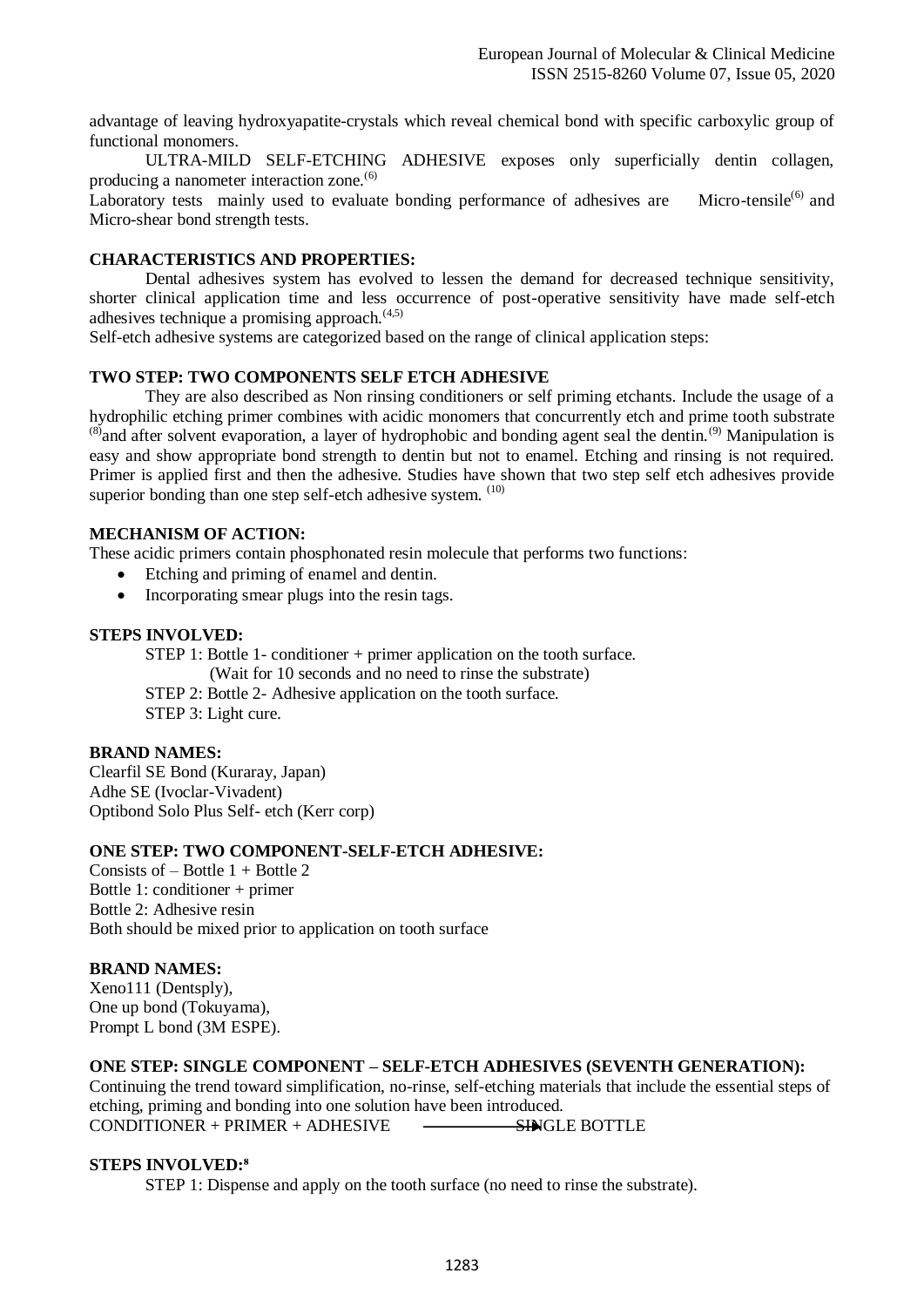#### STEP 2: Light cure.

### **MECHANISM OF ACTION:**

In comparison to conventional adhesive systems that include an intermediate light-cured, lowviscosity bonding resin to join the composite restorative material to the primed dentin-enamel substrate, these one-step self-etch or 'all-in-one' adhesive technique contain acidic functional monomers such as hydrophilic and hydrophobic monomers, water and organic solvents dispersed in a single solution.<sup>(5,11)</sup> These bonding agents are also indicated to be used as silane for glass ceramics and primer for metal alloys and polycrystalline ceramics.

# **BRAND NAMES:**

AdheSE One F (IvoclarVivadent), Adper Easy One (3M ESPE)

# **PRIMER:**

Primers are solutions containing hydrophilic monomers dissolved in a solvent which includes acetone, ethanol, or water. Such monomer exhibit hydrophilic properties via phosphate, carboxylic acid, alcohol, or ester functional groups. HEMA (2- hydroxyethyl methacrylate) is an extensively used primer monomer due to its excessive hydrophilicity and solvent like nature. If the primer has the capacity to both etch and prime, it is categorized as a SELF ETCHING PRIMER.

Representatives of those are:

- HEMA- phosphate, phenyl-P (2-[methacryloyloxydecyl] phenyl hydrogen phosphate)
- 10-MDP (10-methacryloyloxydecy dihydrogen phosphate)
- 4-MET (4-methacryloyloxyethyl trimellitic acid)
- 4-META (4- methacryloyloxyethyl-1, 1'-undecanedicarboxylic acid).

# **MAIN ACTIONS:**

- **Primer unites the hydrophilic dentin to the hydrophobic adhesive resin.**
- **Promotes infiltration of demineralized peritubular and intertubular dentin.**
- Increases wettability of the conditioned dentin surface.

# **BONDING MECHANISM TO ENAMEL AND DENTIN:**

Bonding mechanisms of self-etch adhesive systems has been intensely analysed and two-fold bonding mechanisms which provide advantageous restoration durability.

- 1. Micro-mechanical interlocking
- 2. Chemical bonding

Micro-mechanical bonding contributes to offer strength against mechanical stress. Chemical interaction reduces hydrolytic degradation, retaining the marginal sealing of restorations for an extended period. $(5,7)$ 

# **ENAMEL BONDING WITH SELF ETCH ADHESIVE:**

Self- etching primers are acidic primer to demineralize enamel surfaces. Primers can be made acidic through grafting on carboxylic acid or a phosphate ester. Because of their higher pH, two – step self-etch adhesives bring about shallower enamel demineralization in comparison with that of phosphoric acid. Though, roughening of enamel to eliminate prism less enamel which improves the enamel-bonding ability of self-etch adhesives.

# **PRIMING OF DENTIN:**

 It is the procedure of applying primers to the etched/ conditioned dentin surface to enhance the diffusion of the adhesive resin into moist and demineralized dentin.

# **MECHANISM OF DENTIN BONDING:**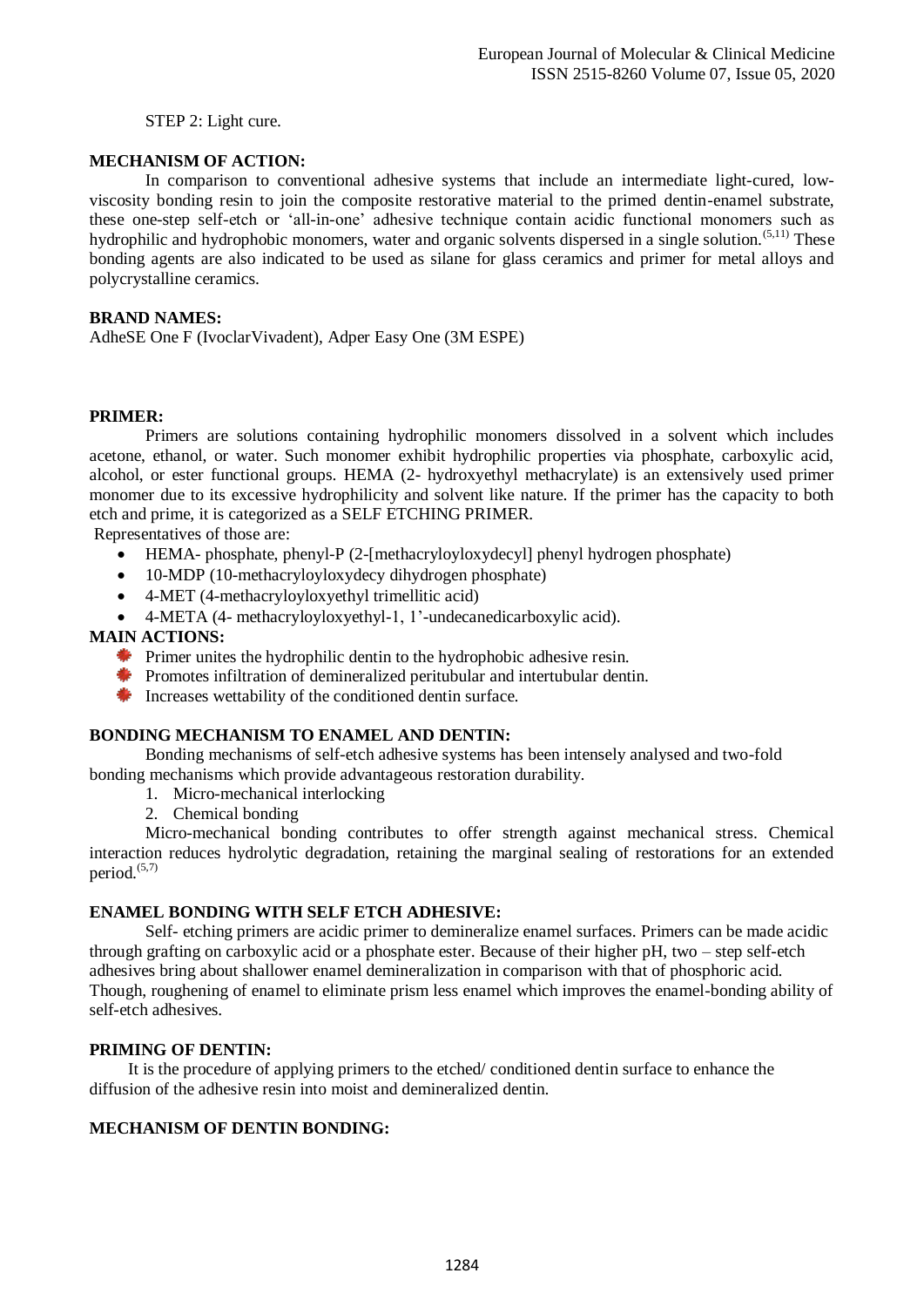Primer displaces residual surface moisture. By use of bifunctional molecules, it wets and envelops the uncovered collagen fibrils. Providing sufficient amountof monomers into inter fibrillar channels. It transforms a hydrophilic substrate into a hydrophobic tissue state and increases the free surface energy.

# **CREATING ABRZ AT ENAMEL/DENTIN ADHESIVE INTERFACE:**

Secondary caries is a major cause for failure of restorations. Acidic bacterial by products may penetrate not only to the bonding substrate, but also the tooth tissue at the periphery, causing marginal demineralisation and thus promote occurrence of caries activity.<sup>(12)</sup> In this regard, indicated that increased resistance to tooth-resin interface to acid efficaciously retard the development of secondary caries. SEM observation at dentin-adhesive interface mentioned the presence of acid-base resistant zone (ABRZ) beneath the hybrid layer in self-etch adhesive systems after acid-base challenges, play an essential role in prevention of secondary caries.(13) Penetration of monomers into the tooth tissue below the hybrid layer and the chemical interaction between the functional monomer and hydroxyapatite leads to formation of ABRZ. Acid-base resistant zone (ABRZ) is formed only in self-etch adhesive technique but not in etch and rinse adhesive systems.

#### **ADVANTAGES:**

- Reduces postoperative sensitivity due to the fact they etch and prime simultaneously<sup>(14).</sup>
- Since they do not remove the smear layer, the tubules continue to be sealed, ensuing in much less sensitivity.
- They etch the dentin much less aggressively than total etch products.
- Self-etch adhesives are less technique than are etch-and-rinse adhesives.
- The removal of rinsing and drying steps reduces the opportunity of over-wetting or over-drying, either of which can affect adhesion adversely.
- The shallow etch guarantees good resin infiltration.

# **DISADVANTAGES:**

- Bonding of enamel is less effective.
- Bonding to sclerotic and caries affected dentin is probably problematic.
- Might prevent the set of self cure or dual cure resin materials.
- Long term bond to dentin may be prone to hydrolysis.

# **ROLE IN ESTHETIC DENTISTRY:**

- Self etching adhesive systems used for the restoration of classes 1, 2, 3 and 5 preparations and it provide sufficient enamel etching on the tooth substrate to resist micro-leakage, marginal staining and provide adequate retention of both prepared teeth and non-carious cervical lesions of class 5 restorations.
- $\leftarrow$  Change in form and the colour of anterior teeth.
- Increase retention for metallic crowns or for porcelain fused to metal crowns.
- Bond all ceramic restorations.
- $\overline{\phantom{a}}$  Seal pits and fissures.
- $\overline{\phantom{a}}$  Bond orthodontic brackets.
- $\overline{\phantom{a}}$  Bond periodontal splints and conservative tooth alternative prosthesis.
- Repair current restorations (Amalgam, composite or ceramic).
- **EXECUTE:** Desensitize uncovered root surface.
- $\triangleq$  Seal apical restorations placed during endodontic surgery.
- $\overline{\phantom{a}}$  Penetrate dentin that has been exposed to the oral fluids, making it less liable to caries.
- **↓** Bond fractured fragments of anterior teeth.

## **CONCLUSION:**

Clinicians have seen multiple generations of adhesive systems within the last 20 years. Many of those bonding systems have required multiple steps include etching with orthophosphoric acid, rinsing with an air-water spray, drying, rewetting the preparation, applying the primer, drying, applying the adhesive resin and light-curing<sup>(15)</sup>. With the introduction of clinically reliable self-etching bonding systems to be used